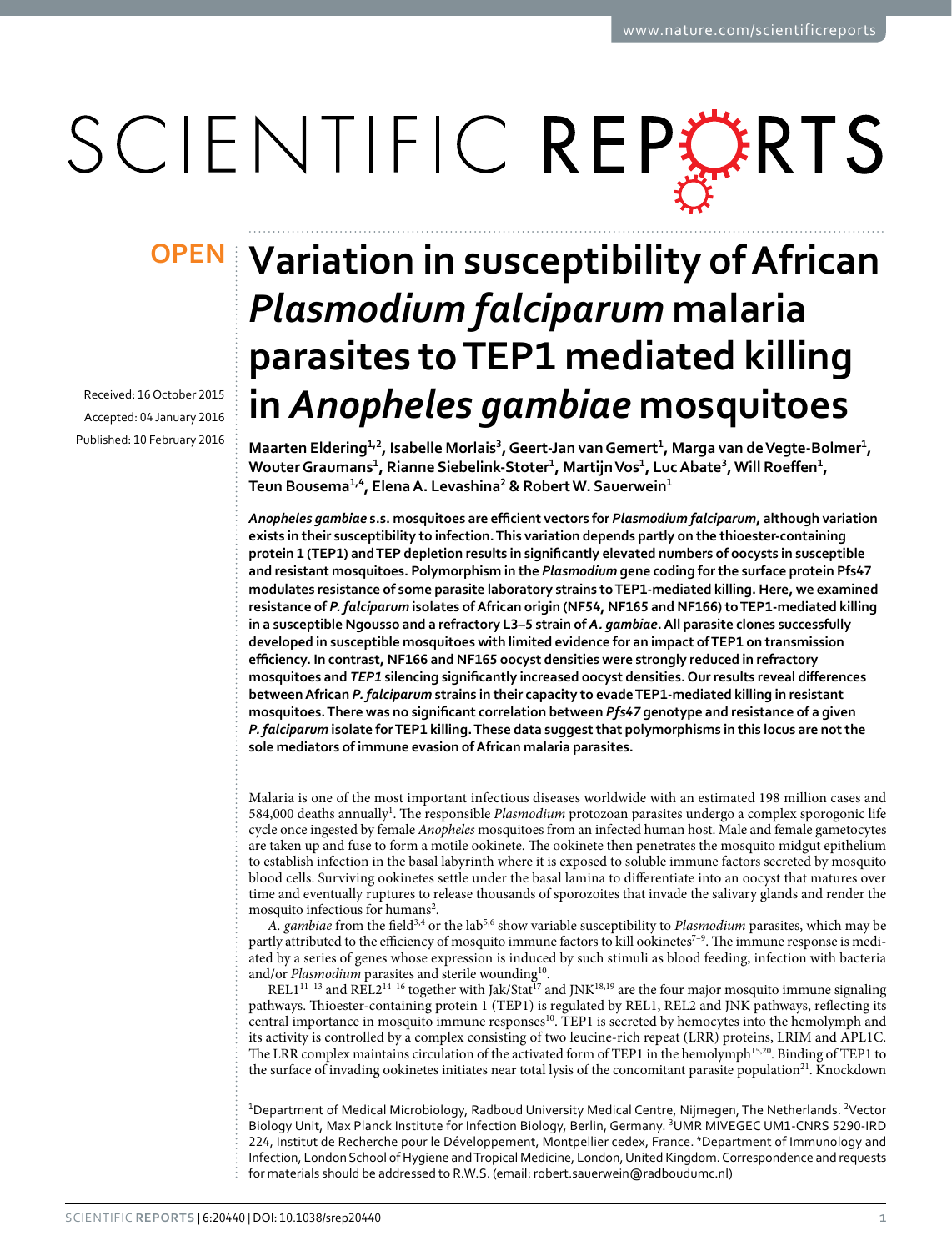

<span id="page-1-0"></span>

of *TEP1* in the *A. gambiae* - *Plasmodium berghei* laboratory model results in a 3- to 5-fold increase in oocyst numbers in susceptible and resistant mosquitoes<sup>[21](#page-5-15),[22](#page-6-0)</sup>. Depending on the parasite genetic composition, TEP1 also mediates P. falciparum ookinete killing in A. gambiae mosquitoes<sup>7</sup>.

The refractory *A. gambiae* L3–5 (or R) strain was initially selected from the susceptible G3 (S) strain for its high resistance phenotype for several *Plasmodium* species<sup>5,[23](#page-6-1)</sup>. In the L3–5 strain, the majority of tested parasite species are killed and melanized within the first two days after infectious blood feeding. Interestingly, silencing of the members of the complement-like system, including TEP1, LRRs and NOX5/HPX2, renders these resistant mosquitoes fully susceptible to infections with *P. berghei*, demonstrating the key role in this defense mechanism. Moreover, polymorphism at the *TEP1* locus is directly responsible for the differences between R and S strains in *P. berghei* killing; R strain is homozygous for *TEP1*\*R1 allele, whereas S strains contain *TEP1*\*S1/S2/R2 alleles<sup>24</sup>. Although all alleles confer variable degrees of resistance to malaria parasites, *TEP1\*R1* confers the highest levels of resistance<sup>[22](#page-6-0)</sup>.

Recent reports revealed differences in sporogonic development between African (NF54, GB4) and Brazilian (7G8) *P. falciparum* laboratory strains in R mosquitoes, where NF54 was resistant to TEP1 mediated killing, while 7G8 was highly susceptibl[e7](#page-5-6),[25](#page-6-3). Based on these results, it was suggested that sympatric African parasites may have developed means to evade TEP1 killing<sup>25</sup>. Interestingly, resistance of the parasites to TEP1 correlated with the polymorphism in the *Pfs47* gene encoding a cysteine-rich gametocyte surface protein. In *A. gambiae*, infections with the *Pfs47KO* strain were completely aborted by the mosquito complement-like system<sup>26</sup>, suggesting that both mosquito and parasite genetic factors contribute to the outcome of infections. An elegant evolutionary hypothesis was put forward suggesting that polymorphism at the *Pfs47* locus permitted adaptation of African parasites to the mosquito complement-like system<sup>26</sup>. These conclusions, however, were based on studies with a single laboratory NF54 strain of likely African origin that has been maintained in the culture for more than 30 years.

Here we examined whether variation at the *Pfs47* locus correlates with the sensitivity of different African *P. falciparum* strains to TEP1 mediated killing. We report that two new *P. falciparum* strains NF165 (originating from Malawi) and NF166 (originating from Guinea) differ in their resistance to TEP1-mediated killing. Genotyping *Pfs47* in a series of African *P. falciparum* parasites demonstrate that variability in *Pfs47* does not correlate with resistance to TEP1-dependent ookinete killing. Sequence comparison revealed striking divergence between *Pfs47* genotype in NF54 (and its relative 3D7) and other African *P. falciparum* isolates, suggesting that currently circulating *P. falciparum* isolates may be more susceptible to TEP1-mediated killing than initially thought.

#### **Results**

**Resistance of** *P. falciparum* **strains to TEP1-mediated killing in susceptible** *A. gambiae***.** We first examined the susceptibility of the recently colonized Ngousso mosquitoes to *P. falciparum* NF54 strain and two freshly isolated strains: NF165 (Malawi) and NF166 (Guinea). Ngousso strain is a mix of *TEP1\*S* alleles (0,7 - \**S1/ S1*; 0,2 - \**S1/S2*; 0,1 - *\*S2/S2*) and has been widely used for experimental infections in Cameroon[27](#page-6-5). Young females were injected with dsRNA to silence expression of *TEP1*, whereas noninjected mosquitoes and mosquitoes injected with dsRNA of an unrelated gene (*dsLacZ*) served as controls. Efficiency of *TEP1* silencing was evaluated by immunoblotting of the hemolymph extracts collected from *dsLacZ* and *dsTEP1* mosquitoes four days after injection (Fig. S1). Two experiments with *P. berghei* infected mice confirmed that *TEP1* silencing was efficient as it caused a significant increase in oocyst numbers in the *dsTEP1* as compared to *dsLacZ* mosquitoes (Fig. S2).

In parallel, injected mosquitoes were fed on a membrane feeder system containing *P. falciparum* gametocyte culture. At least three independent infections were performed with *P. falciparum* strains NF54, NF166 and NF165. We compared oocyst numbers in noninjected and injected mosquitoes and observed a significant effect of wounding on infections with all three tested *P. falciparum* strains (Table S1 and [Fig. 1A–C\)](#page-1-0). In line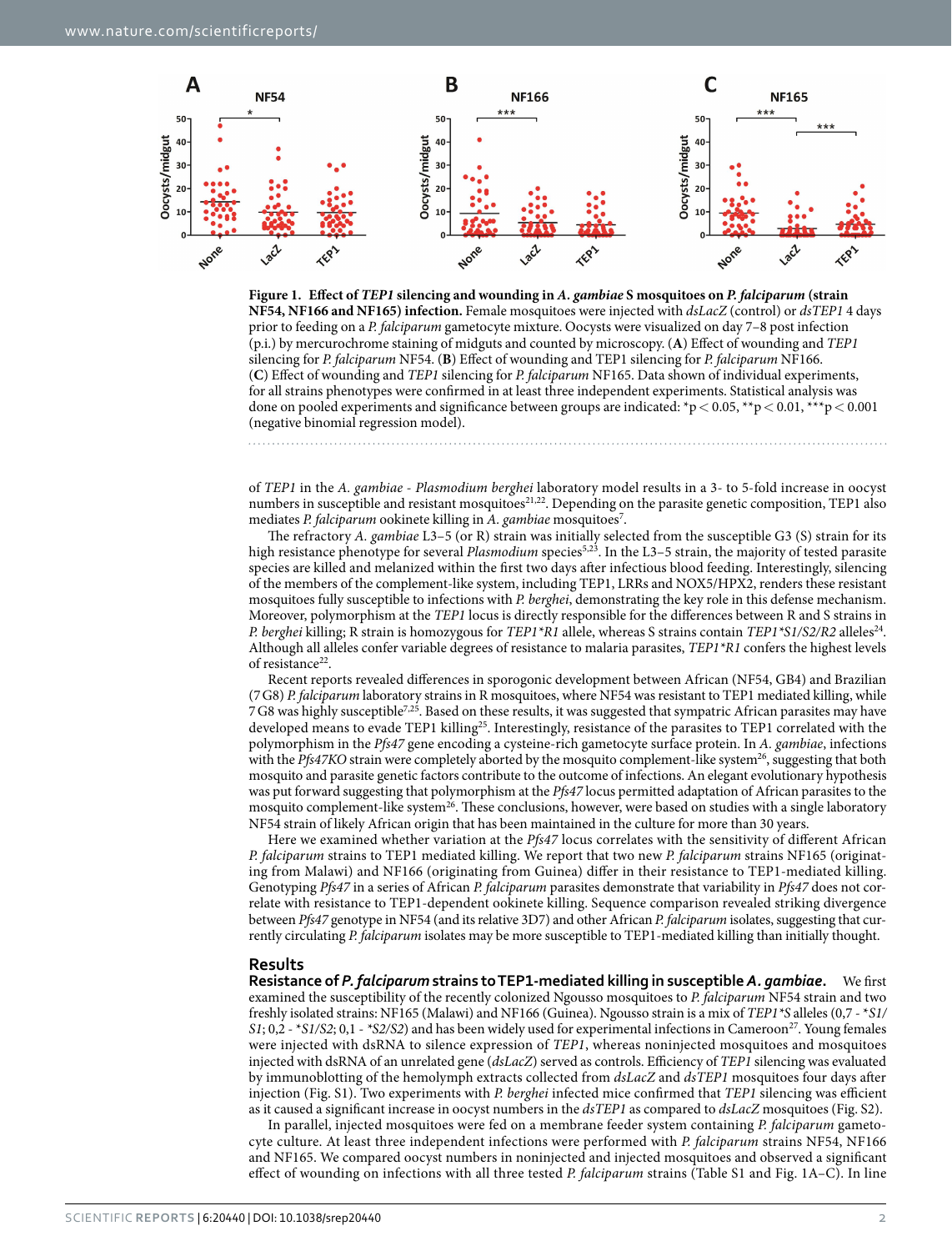<span id="page-2-0"></span>

|                    |                       | <b>TEP1</b> knockdown effect                |         |
|--------------------|-----------------------|---------------------------------------------|---------|
| A. gambiae Ngousso | P. falciparum isolate | Oocyst burden incidence rate-ratio (95% CI) | p-value |
|                    | <b>NF54</b>           | $1.11(0.91 - 1.34)$                         | 0.30    |
|                    | NF166                 | $1.16(0.90-1.49)$                           | 0.25    |
|                    | NF165                 | $1.70(1.32 - 2.19)$                         | < 0.001 |
| A. gambiae L3-5    |                       |                                             |         |
|                    | <b>NF54</b>           | $1.22(0.90-1.66)$                           | 0.20    |
|                    | NF166                 | $1.77(1.31 - 2.40)$                         | < 0.001 |
|                    | NF165                 | $3.56(2.36 - 5.39)$                         | < 0.001 |

**Table 1. The effect of** *TEP1* **knockdown on oocyst burden of three African** *P. falciparum* **isolates in susceptible (Ngousso) and resistant (L3–5) strains of** *A. gambiae***.** The effect of *TEP1* knockdown was determined by comparing the oocyst burden in mosquitoes after *dsTEP1* injection compared to *dsLacZ* injection.

with the previous reports for NF54, no increase in oocyst numbers was observed in *dsTEP1* as compared to control *dsLacZ* mosquitoes (p= 0.30; [Table 1](#page-2-0) and [Fig. 1A](#page-1-0)). Similarly, *TEP1* silencing did not affect development of NF166 (p= 0.25, [Table 1](#page-2-0) and [Fig. 1B\)](#page-1-0). A statistically significant 1.7-fold increase in oocyst burden after *TEP1* knockdown was detected for NF165 (p< 0.001, 95% CI 1.32–2.19, [Table 1](#page-2-0) and [Fig. 1C\)](#page-1-0). These results suggest that *P. falciparum* clones of African origin differ in their susceptibility to TEP1-mediated killing in a susceptible *A. gambiae* strain.

**Resistance of** *P. falciparum* **strains to TEP1-mediated killing in resistant** *A. gambiae***.** We determined the degree of resistance of the L3–5 mosquitoes to infection with *P. falciparum* isolates and assessed the contribution of the complement-like factor TEP1 to this resistance. To this end, *dsLacZ* and *dsTEP1* were injected into the thorax of young R females, whereas noninjected mosquitoes served as a control. Four days after injection, hemolymph of *dsLacZ* and *dsTEP1* injected mosquitoes was collected and immunoblotting analysis was performed to evaluate efficiency of *TEP1* silencing at the protein level (Fig. S3). As described above, two independent infections with *P. berghei* parasites confirmed the functional efficiency of TEP1 depletion. Ookinete development was almost completely aborted in the *dsLacZ* group and melanized parasites were observed in the mosquito midguts. As expected, *TEP1* silencing significantly increased oocyst numbers and completely inhibited melanization. (Fig. S4).

In parallel, injected mosquitoes were fed on a membrane feeder system containing *P. falciparum* gametocytes. We performed three independent infections of L3–5 mosquitoes with the *P. falciparum* isolates. Overall infection levels were statistically significant lower in L3–5 than in Ngousso. Wounding by microinjection had a statistically significant effect on parasite development for NF54 and NF165. This wounding effect was not observed for NF166 (Table S1 and [Fig. 2A](#page-3-0)). We then compared the development of the three parasite clones in the presence and absence of TEP1. As reported previously, silencing of *TEP1* had no effect on NF54 survival and did not restore the lower infection burden resulting from wounding, suggesting a TEP1-independent mechanism of ookinete killing. In contrast to NF54, *TEP1* silencing in L3–5 mosquitoes significantly increased oocyst loads of two other strains: 3.6-fold for NF165 (95% CI 2.36–5.39, p< 0.001) and 1.8-fold for NF166 (95% CI 1.31–2.40, p< 0.001) [\(Table 1](#page-2-0)  and [Fig. 2A\)](#page-3-0). Strikingly, variable numbers of melanized ookinetes were detected in infections with all tested parasite strains. Melanized ookinetes were most commonly observed in NF165 infections (up to 66%), followed by in NF54 (12%) and NF166 (4%). *TEP1* silencing completely abolished ookinete melanization in all three strains, suggesting a key role of the complement-like molecule in this defense mechanism [\(Fig. 2](#page-3-0)B,C).

Taken together, these results suggest that African *P. falciparum* strains, including NF54, do not evade mosquito immune responses completely and suffer significant losses in terms of successful oocyst formation. Moreover, the efficiency of the mosquito immune responses depends on the genetic background of the mosquito and of the parasite. While all examined *Plasmodium* isolates suffer substantial losses in R mosquitoes, TEP1 mediates killing of NF165 and, to a lesser extent, NF166 isolates. As silencing of *TEP1* fails to rescue killing of NF54 parasites in R mosquitoes, we suggest that TEP1-resistant parasite isolates are eliminated by currently uncharacterized immune responses.

We conclude that African *P. falciparum* strains vary in their susceptibility to TEP1-mediated killing and that the outcome of infection depends on the combination of genetic backgrounds of both mosquitoes and parasites.

*Pfs47* **polymorphism in** *P. falciparum* **isolates from Africa.** To examine whether *Pfs47* polymorphism determines the outcome of infections with natural *P. falciparum* isolates, we explored genetic diversity in the immune-variable region that was proposed to underlie complement susceptibility of African *P. falciparum* strains<sup>26</sup>. To this end, the region of interest of *Pfs47* was PCR-amplified and sequenced from the NF54, NF165 and NF166 strains and from field isolates from Cameroon<sup>27</sup>. In addition, we compared *Pfs47* sequences of laboratory and field *P. falciparum* isolates of diverse geographic origins available in the public databases (MalariaGen project, PlasmoDB). The *Pfs47* sequences of NF166 and NF165 displayed strong similarities with other African strains (S2 Table) but were markedly different from parasite strains from Latin America and South-East Asia and our reference *P. falciparum* strains (NF54 and 3D7). For example, *Pfs47* sequences of *P. falciparum* 7G8 (Latin America, highly susceptible) and NF135 (South-East Asia) displayed three unique SNPs compared to all strains originated from sub Saharan Africa (S2 Table).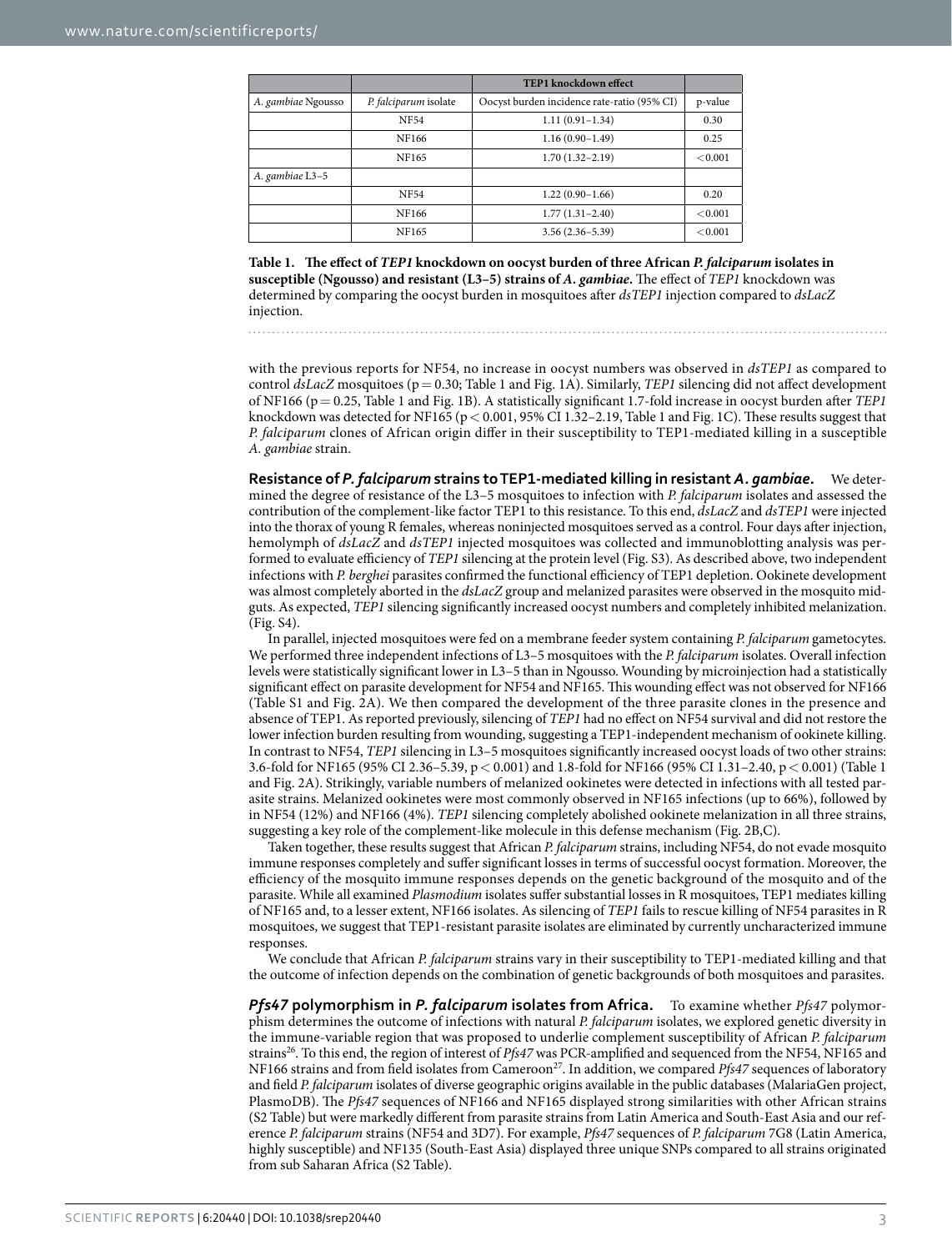

<span id="page-3-0"></span>

Regardless of origin, *C581A*−>P194H polymorphism was fixed in all 26 *Pfs47* sequences, except for the reference strains NF54 and 3D7, and a mixed isolate MA7 from Cameroon, which was heterozygous for *C/A* (S2 Table). Interestingly, this was the only SNP that distinguished the most TEP1-sensitive *P. falciparum* strain identified in this study NF165 from the TEP1-evasive NF54. The NF166 strain was more divergent from NF54/3D7 and in addition to *C581A*, displayed three additional missense SNPs (*G657A*−>M219I; *A742T*−>I248L, *A814T*−>N272Y). Sequenced isolates from Cameroon were very similar to those of NF165 and NF166 showing no correlation between *Pfs47* genotype and resistance to TEP1-mediated killing. Indeed, six out of 10 potentially "susceptible" genotypes of NF165-type were resistant to TEP1 killing in S mosquitoes. Conversely, two potentially "resistant" NF166-type genotypes were susceptible to TEP1 (S2 Table).

As no significant correlation between resistance of a given *P. falciparum* isolate to TEP1 killing and *Pfs47* genotype was detected, we concluded that polymorphism at this locus alone does not account for variation in TEP1-mediated immune evasion of African malaria parasites. Our results further suggest that the laboratory 3D7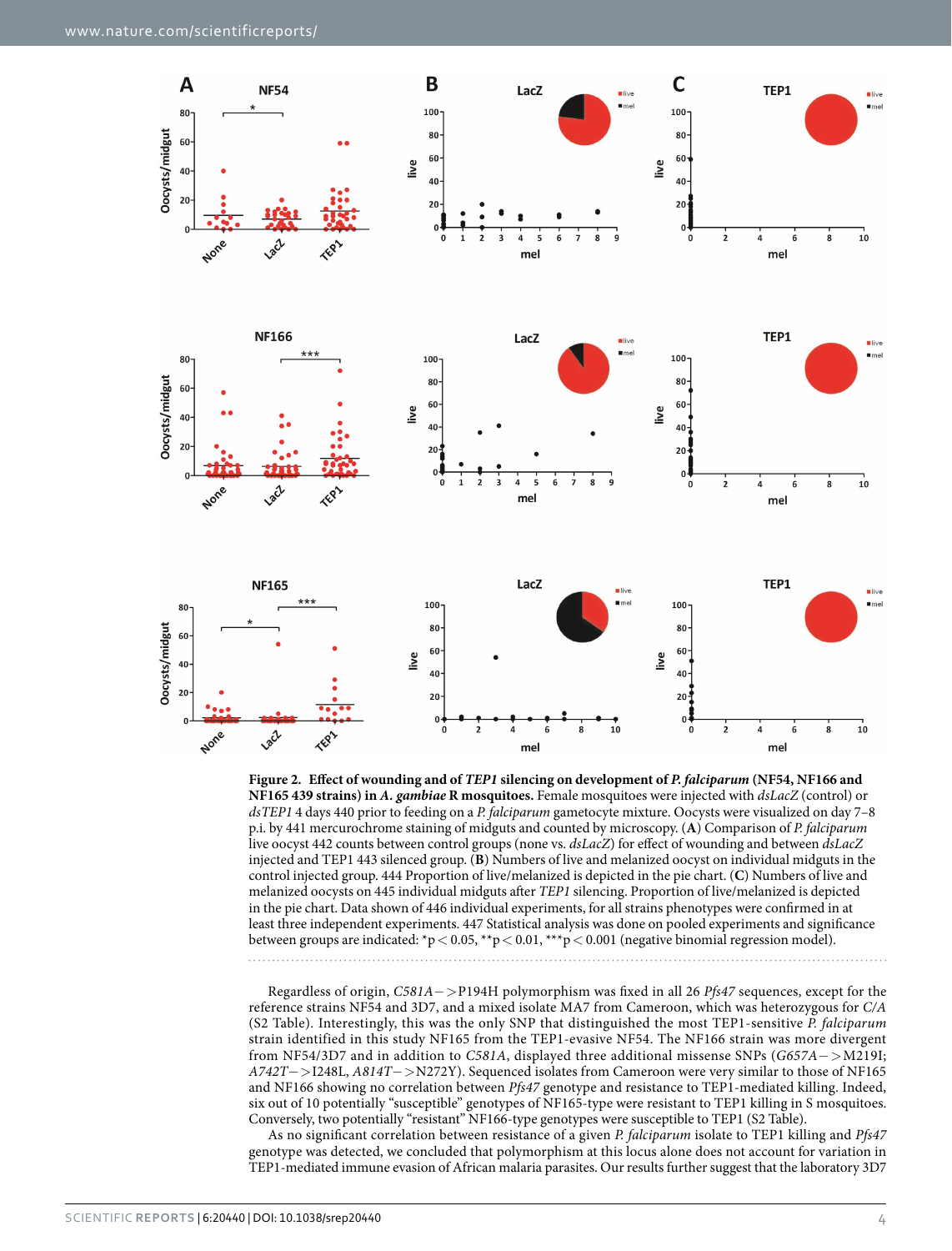and NF54 strains represent an exception, rather than a rule in regard to common *Pfs47* variants, and cannot be considered to be representative of other *P. falciparum* isolates from Africa in this context.

#### **Discussion**

Molecular mechanisms of mosquito immune responses to *P. falciparum* infection and of parasite immune-evasion strategies are important for our understanding of malaria transmission dynamics. It has been suggested that the high disease burden in Africa may be (partly) attributed to the parasite adaptation of African *P. falciparum* strains to their sympatric vector through evasion of TEP1-mediated killing<sup>[25](#page-6-3)</sup>. We present evidence that parasite populations in sub Saharan Africa differ in their ability to effectively evade TEP1 effector functions and that these differences in susceptibility are most pronounced in the resistant strain of *A. gambiae*.

The reason for variation in susceptibility of *P. falciparum* isolates to TEP1-mediated killing is currently unknown. Although mosquito populations with the fixed *TEP1\*R1* resistant allele have been documented in *A. coluzzii*, formerly known as the *A. gambiae* M-form, from Mali and Burkina Faso, their resistance to *P. falciparum* infections has not been experimentally evaluated<sup>28,29</sup>. In areas where R mosquitoes are prevalent, parasites that developed ways to evade TEP1-mediated killing would have a considerable transmission advantage whilst the selective pressure would be less pronounced in areas with lower prevalence of R mosquitoes. Susceptibility of NF165 to TEP1 mediated killing reported here could thus result from a lower exposure to R mosquito populations. NF165 was isolated in Malawi in East Africa, where *TEP1\*R1* allele is rare, supporting this hypothesis. In contrast, NF166 originates from Guinea, that borders Mali where *TEP1\*R1* mosquito populations are more abundant. Similarly, no *TEP1\*R1* alleles have been described in Cameroon and parasite resistance to mosquito immune pressure may have developed through other, TEP1-independent, mechanisms. This is in line with the previous observations on TEP1 susceptibility of the Brazilian *P. falciparum* 7G8 which is transmitted by the Anopheline vectors that lack TEP1 driven parasite killing<sup>25</sup>. We therefore propose that evolution of parasite resistance to TEP1 killing may result in adaptations within mosquito populations that result in variation at global (South America as opposed to Africa) and more local scale. Our findings indicate that resistance to *P. falciparum* in R mosquitoes is only partially determined by TEP1 as removal of this protein does not fully restore oocyst densities to levels seen in S mosquitoes.

We observed a considerable negative effect of wounding on oocyst development for all *P. falciparum* strains in the S mosquitoes and for two out of three *P. falciparum* strains in the R mosquitoes. Previous studies in S mosquitoes have shown that experimentally-induced wounding promotes *P. falciparum* killing via REL1/REL2 and AP-1/Fos pathways that control expression of *TEP1* and a gene encoding transglutaminase 2, respectively[18](#page-5-11),[27](#page-6-5). As injection caused a significant reduction in the survival of TEP1-resistant NF54 parasites, we conclude that the observed wounding phenotype does not require TEP1 function. In fact, the wounding effect was less pronounced in R compared to S mosquitoes. The wounding thereby does not affect our conclusions based on the results obtained with TEP1 depletion by micro-injection.

While questions remain about the exact mechanism of TEP1-mediated killing in *A. gambiae*, our data demonstrate that TEP1 is an important determinant of the success of *P. falciparum* transmission. Our findings suggest that African *P. falciparum* populations vary in their susceptibility to TEP1-mediated killing, and that this variation is more complex and goes beyond the *Pfs47* locus.

#### **Materials & Methods**

**Mosquito rearing, parasite infections and mosquito midgut dissections.** *A. gambiae* Ngousso (S) and *A. gambiae* L3-5 (R) mosquitoes were reared at 27-30 °C and 70-80% humidity in a 12/12 hour day/night cycle. For infection experiments, mosquitoes were fed on a glass membrane feeder system containing ~1,25mL of *P. falciparum* culture mixture as described before<sup>30</sup>. Three *P. falciparum* strains, NF54 (African origin)<sup>31</sup>, NF165 (Malawi) and NF166 (Guinea), were cultured as described before<sup>[32](#page-6-10)</sup>. Female BALB/cByJ and C57BL/6J, 8 weeks of age, were purchased from Elevage Janvier (Le Genest Saint Isle, France). Rodent experiments were performed according to the regulations of the Dutch "Animal On Experimentation act" and the European guidelines 86 ⁄ 609 ⁄EEG. Approval was obtained from the Radboud University Experimental Animal Ethical Committee (RUDEC 2009-019, RUDEC 2009-225). *P. berghei* (ANKA) was passaged in C57BL/6J mice and parasitemia was assessed using Giemsa-stained slides of tail blood. Animals were anesthetized using the isoflurane-anaesthesia system and mosquitoes were fed for 10min.

Unfed mosquitoes were removed from the samples. Blood-fed mosquitoes were maintained at 26 °C or 21 °C, for *P. falciparum* and *P. berghei* infections, respectively, and 70–80% humidity. Midguts were dissected 6–9 days post infection in 1% merchurochrome staining solution. Numbers of oocyst were counted using an Axio Scope A1 microscope (Zeiss).

**Polymorphism detection by PCR.** Genomic DNA was isolated from mosquitoes and used as a template for PCR genotyping. Specific primers: *TEP1* fwd 5′-*AAAGCTACGAATTTGTTGCGTCA*-3′ as a universal primer, *TEP1-S* rev 5′-*ATAGTTCATTCCGTTTTGGATTACCA*-3′ for susceptible strain and *TEP1-R* rev 5′-*CCTCTGCGTGCTTTGCTT*-3′ for resistant strain, amplified fragments of 372 bp and 349 bp, respectively. Standard program was used; 4 min at 94 °C, then 30 s at 94 °C, 30 s at 54 °C, 60 s at 72 °C for 35 cycles, and finally 7min at 72 °C.

**dsRNA synthesis, injection and immunoblotting.** Double-stranded RNAs were synthesized from plasmids pLL17 (*dsTEP1*) and pLL100 (*dsLacZ*) using the T7 Megascript Kit (Ambion) as described previously<sup>[10,](#page-5-7)21</sup>. One-day-old female mosquitoes were anesthetized on a CO<sub>2</sub> pad, injected with 69 nL of dsRNA ( $3 \mu$ g/ $\mu$ L) using a Nanoject II injector system (Drummond; Broomall, PA) and 4–8 days later fed with the *P. falciparum*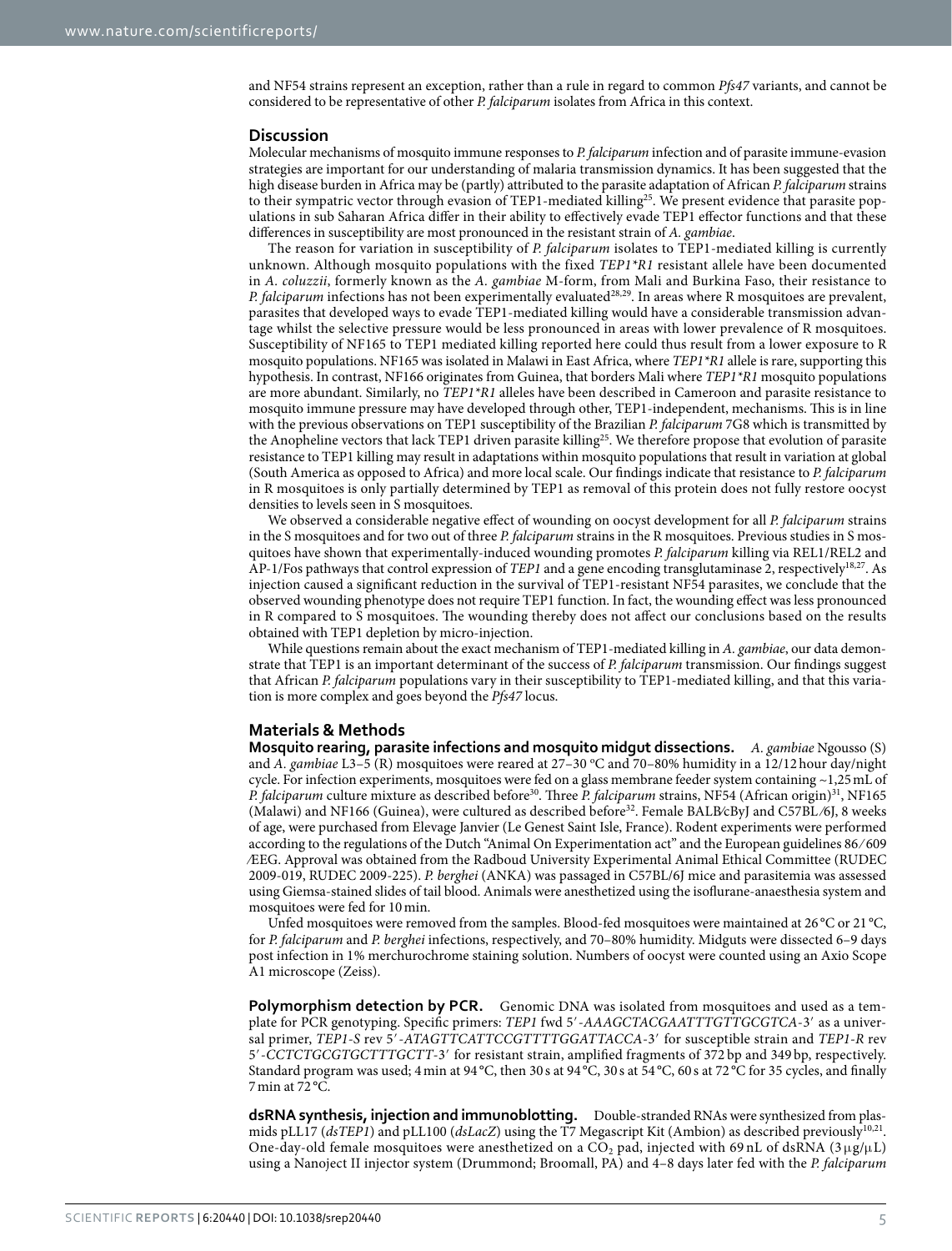cultures or on infected *P. berghei* mice. Unfed mosquitoes were removed from cages and the efficiency of gene silencing was monitored by immunoblotting. Hemolymph of 7–8 dsRNA treated mosquitoes was collected by proboscis clipping into denaturizing protein loading buffer (1:2 SDS, 1:10 DTT in PBS), and samples were separated by 7% SDS-PAGE. After protein membrane transfer, the specificity of *TEP1* knockdown was examined using TEP1-specific antibodies (1:500) revealing 165 kDa full-length and 80 kDa cleaved forms of the protein. Antibodies against prophenoloxidase 2 (PPO2) (1:10,000) were used as a loading control. Bound antibodies were detected by anti-rabbit IgG conjugated to HRP at 1:10,000 and addition of chromogen and peroxide.

*Pfs47* **DNA sequence analysis.** Genomic DNA of *P. falciparum* strains NF54, NF165 and NF166 was isolated from asexual parasite culture material using QIAmp DNA Blood mini kit (Qiagen, NL). Procedures for recovery of DNA from *P. falciparum* African isolates were described in Nsango *et al.* 2012. Briefly, gametocytes were purified by magnetic separation of 1 mL of serum-free blood on a LD separation column using the MACS system (Miltenyi Biotec, Germany) and DNA was extracted with DNAzol according to the manufacturer's instructions (Molecular Research Center, USA).

Specific primers were used; *BVS300* fwd: '5-*TACATTCAAATAACTCAGAGGGTAAC*-3′ and *BVS301* rev: '5-*GTTTGTGTATATTTACCTTACATTTATCTCC*-3′ to amplify the *Pfs47* gene fragment of 3,319 bp. HotStar HiFidelity Polymerase (Qiagen, NL) and long PCR amplification program was used; 5min at 94 °C and then 30 s at 94 °C, 60 s at 48 °C, 10min at 62 °C for 30 cycles and finally 15min at 68 °C. Amplification products were then analysed on 1% agarose gel and purified using QIAquick Gel Extraction Kit (Qiagen, NL) or AMPure PCR DNA purification kit (Agencourt, MA). Sequence analysis was performed in triplicate or quadruplicate between nucleotides 0–417 using primer *BVS202* rev 5′-*CCGTTTTACTATTATCACATCTAC*-3′ and between nucleotides 500–860 using primer *MWV325* fwd 5′-*GTAGATGTGATAATAGTAAAACGG*-3′ (based on data of other *P. falciparum* strains the *Pfs*47 locus between nucleotide 417–500 was shown to have no polymorphisms). Results were compared to available *P. falciparum Pfs*47 sequences (i.e. NF54, 7G8) using Jalview, SegScape and Vector NTI (Invitrogen, UK).

**Statistical analysis.** Statistical analyses were performed in STATA version 12 (Statacorp, College Station, Texas, US). The effect of *TEP1* knockdown was determined by comparing oocyst burden after *dsTEP* injection and *dsLacZ* injection. For this, a negative binomial regression model was fitted to the oocyst count data per parasite isolate and per mosquito strain using random-effects and conditional fixed effects overdispersion models (xtnbreg command in Stata), combining data from all experiments and adjusting for correlations between observations from the same experiment. A potential effect of injection on oocyst development was tested by comparing oocyst burden after *dsLacZ* with that in noninjected mosquitoes, using the same approach.

#### **References**

- <span id="page-5-0"></span>1. World Health Organization. World Malaria Report (2014) Available at: [http://www.who.int/malaria/publications/world\\_malaria\\_](http://www.who.int/malaria/publications/world_malaria_report_2014/report/en/) [report\\_2014/report/en/](http://www.who.int/malaria/publications/world_malaria_report_2014/report/en/)(Accessed: 24th July 2015).
- <span id="page-5-1"></span>2. Vaughan, J. A. Population dynamics of *Plasmodium* sporogony. *Trends in Parasitology* **23,** 63–70 (2007).
- <span id="page-5-2"></span>3. Niare, O. *et al.* Genetic loci affecting resistance to human malaria parasites in a West African mosquito vector population. *Science* **298,** 213–216 (2002).
- <span id="page-5-3"></span>4. Riehle, M. M. *et al.* A cryptic subgroup of *Anopheles gambiae* is highly susceptible to human malaria parasites. *Science* **331,** 596–8 (2011).
- <span id="page-5-4"></span>5. Collins, F. H. *et al.* Genetic selection of a Plasmodium-refractory strain of the malaria vector *Anopheles gambiae*. *Science* **234,** 607–10 (1986).
- <span id="page-5-5"></span>6. Vernick, K. D. *et al. Plasmodium* gallinaceum: A Refractory Mechanism of Ookinete Killing in the Mosquito, *Anopheles gambiae*. *Experimental Parasitology* **80,** 583–595 (1995).
- <span id="page-5-6"></span>7. Dong, Y. *et al. Anopheles gambiae* immune responses to human and rodent *Plasmodium* parasite species. *PLoS.Pathog.* **2,** e52 (2006).
- 8. Garver, L. S., Xi, Z. & Dimopoulos, G. Immunoglobulin superfamily members play an important role in the mosquito immune system. *Dev.Comp Immunol.* **32,** 519–531 (2008).
- 9. Abraham, E. G. *et al.* An immune-responsive serpin, SRPN6, mediates mosquito defense against malaria parasites. *Proc Natl Acad Sci USA* **102,** 16327–32 (2005).
- <span id="page-5-7"></span>10. Levashina, E. A. *et al.* Conserved role of a complement-like protein in phagocytosis revealed by dsRNA knockout in cultured cells of the mosquito, *Anopheles gambiae*. *Cell* **104,** 709–718 (2001).
- <span id="page-5-8"></span>11. Barillas-Mury, C. *et al.* Immune factor Gambif1, a new rel family member from the human malaria vector, *Anopheles gambiae*. *EMBO J* **15,** 4691–701 (1996).
- 12. Frolet, C., Thoma, M., Blandin, S., Hoffmann, J. A. & Levashina, E. A. Boosting NF-kappaB-dependent basal immunity of *Anopheles gambiae* aborts development of *Plasmodium* berghei. *Immunity* **25,** 677–85 (2006).
- 13. Christophides, G. K. *et al.* Immunity-related genes and gene families in *Anopheles gambiae*. *Science* **298,** 159–165 (2002).
- <span id="page-5-9"></span>14. Meister, S. *et al.* Immune signaling pathways regulating bacterial and malaria parasite infection of the mosquito *Anopheles gambiae*. *Proc. Natl. Acad. Sci. USA* **102,** 11420–11425 (2005).
- <span id="page-5-13"></span>15. Fraiture, M. *et al.* Two mosquito LRR proteins function as complement control factors in the TEP1-mediated killing of *Plasmodium*. *Cell Host.Microbe* **5,** 273–284 (2009).
- 16. Garver, L. S., Dong, Y. & Dimopoulos, G. Caspar controls resistance to *Plasmodium falciparum* in diverse *anopheline* species. *PLoS. Pathog.* **5,** e1000335 (2009).
- <span id="page-5-10"></span>17. Gupta, L. *et al.* The STAT pathway mediates late-phase immunity against *Plasmodium* in the mosquito *Anopheles gambiae*. *Cell Host Microbe* **5,** 498–507 (2009).
- <span id="page-5-11"></span>18. Nsango, S. E. *et al.* AP-1/Fos-TGase2 Axis Mediates Wounding-induced *Plasmodium falciparum* Killing in *Anopheles gambiae*. *J Biol Chem* **288,** 16145–54 (2013).
- <span id="page-5-12"></span>19. Garver, L. S., de Almeida Oliveira, G. & Barillas-Mury, C. The JNK pathway is a key mediator of *Anopheles gambiae* antiplasmodial immunity. *PLoS Pathog* **9,** e1003622 (2013).
- <span id="page-5-14"></span>20. Povelones, M., Waterhouse, R. M., Kafatos, F. C. & Christophides, G. K. Leucine-rich repeat protein complex activates mosquito complement in defense against *Plasmodium* parasites. *Science* **324,** 258–261 (2009).
- <span id="page-5-15"></span>21. Blandin, S. *et al.* Complement-like protein TEP1 is a determinant of vectorial capacity in the malaria vector *Anopheles gambiae*. *Cell* **116,** 661–670 (2004).